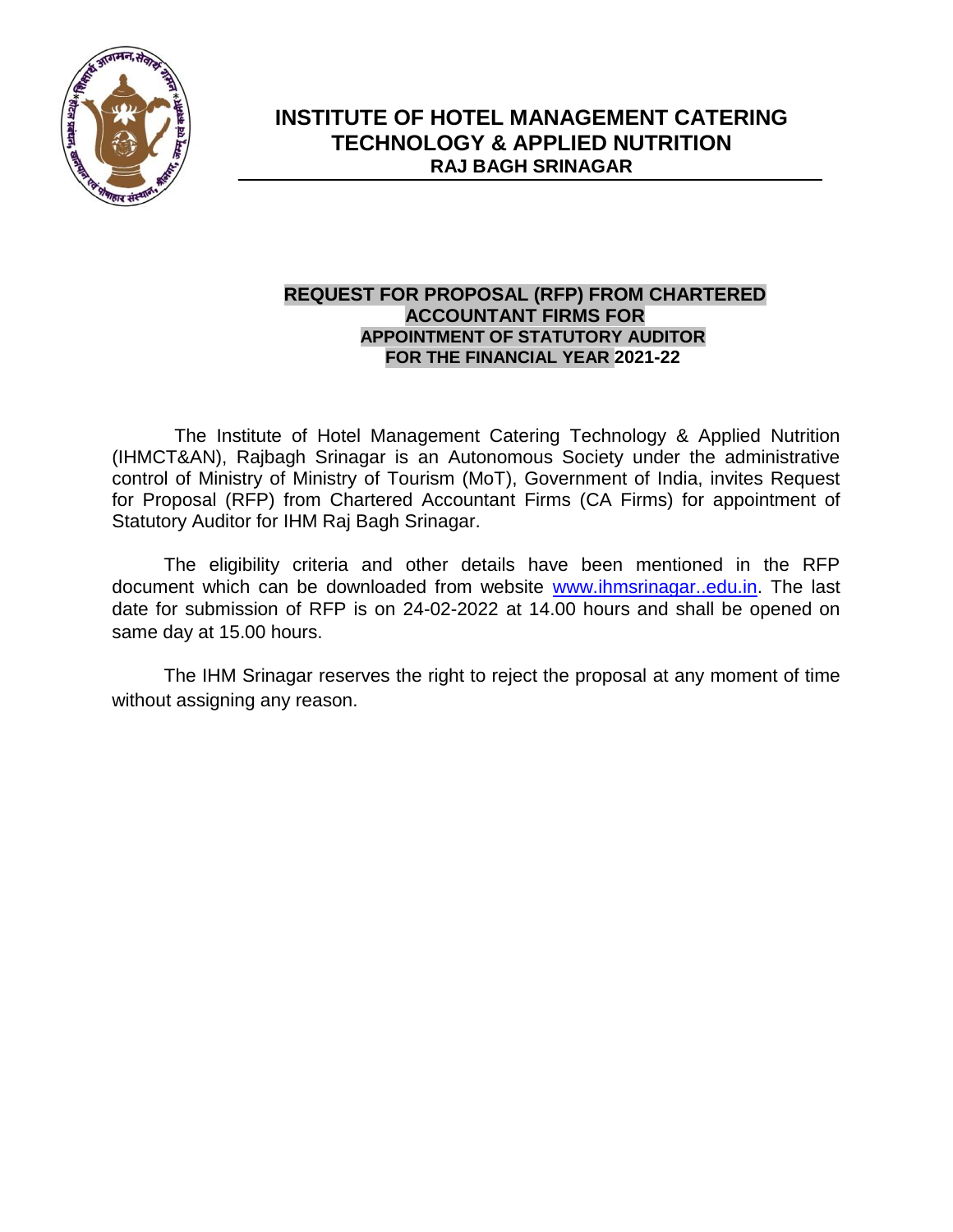## **1) TERMS OF REFERENCE**

### **A) SCOPE OF WORK**

- i) To make review of the system of book keeping & accounting.
- ii) To make such tests and enquiries as the auditors consider necessary to form an opinion as to the reliability of the records as a basis for preparation of Accounts.
- iii) To verify accounts with reference to the books of accounts i.e ledgers, journal and other subsidiary and supporting records to see that the accounts are in agreement with the books of accounts.
- iv) To make a review of the Income and Expenditure Account/Receipt & Payment Account and the Balance Sheet in order to make a report stating, whether in the opinion of the auditors, the financial statements are presented in conformity with the generally accepted accounting principles and the items therein are described in such a way to give a true and fair view of the financial position and results of operations of the entity.
- v) Adequacy of Internal Audit System.
- vi) System of Physical Verification of Inventory & Fixed Assets.
- vii) Regularity in Payment of Statutory Dues.
- viii) Checking of submission of Utilization Certificate.
- ix) Any other work needed for Accounts finalization.

## **B) SCHEDULE FOR COMPLETION OF AUDIT**

The firm will have to complete the Audit up to  $30<sup>th</sup>$  April, 2022.

## **C) TIME PERIOD FOR ENGAGEMENT-**

CA Firm will be appointed for the financial year 2021-22. The selected CA firm may be re-appointed up to a maximum period of three years on annual basis depending upon their satisfactory performance in the previous financial year.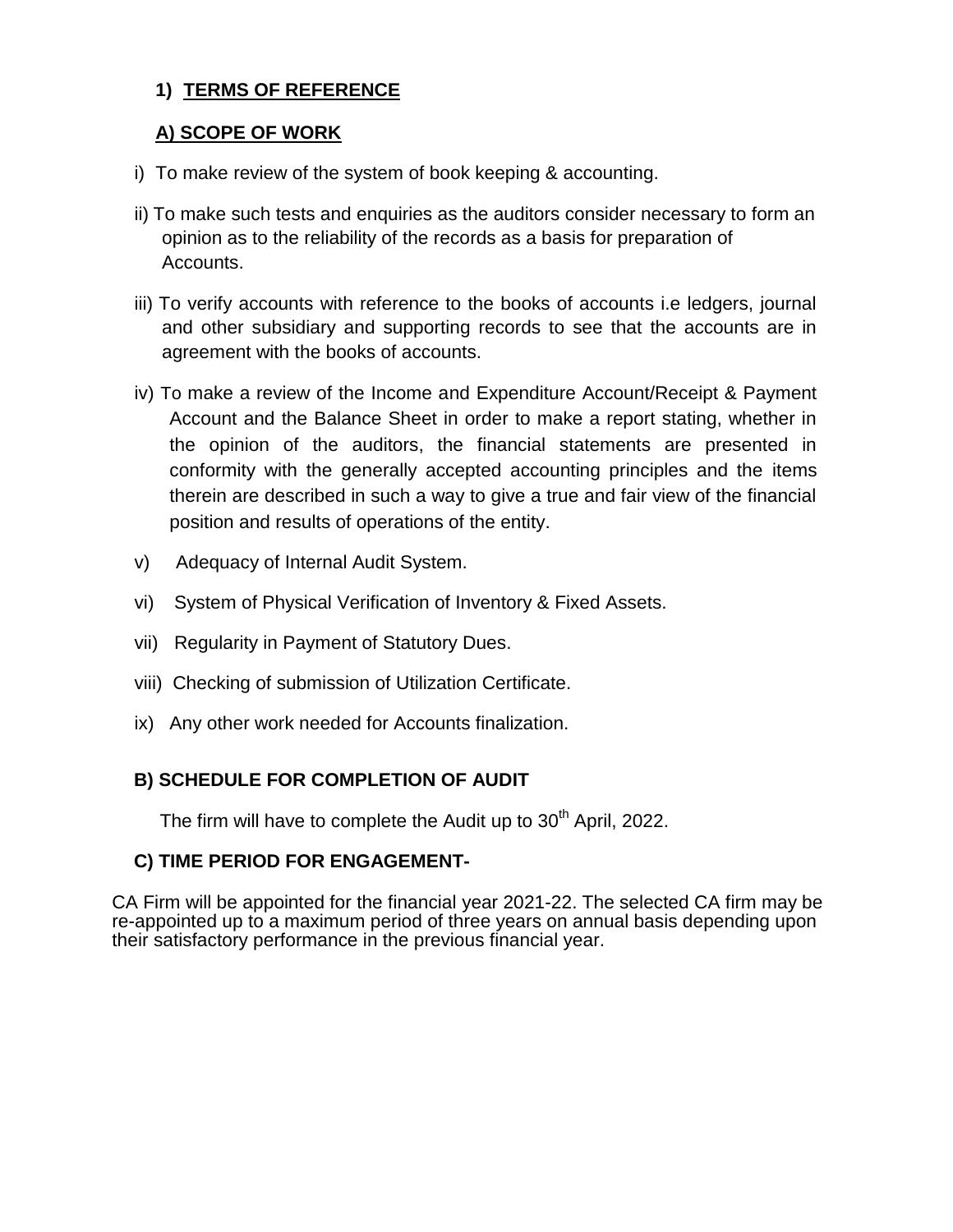# **2. QUALIFICATION CRITERIA OF THE CA FIRM**

The Proposal of only those CA firms will be considered, which satisfy the following eligibility criteria:

- i) The Chartered Accountant Firm should be empanelled with the office of C&AG of India for the Financial Year 2020-21.
- ii) The Chartered Accountant Firm is required to have Income Tax Permanent Account Number (PAN) and Service Tax/GST Registration Number.
- iii) The firm or any partner of the firm should not be black listed by any Government Departments, C&AG, PSUs or any other organization in respect of any assignment or behavior. The firm has to submit the No blacklisting certificate as per Sub-Annexure-A-1.
	- iv) The CA firm should have at least 3 partners (qualified Chartered Accountants) with relevant experience and engaged in full time Audit work and submit details in format attached at Sub Annexure –A- 2.

vii) The CA Firm office should have its Head office in Srinagar.

viii) The CA Firm should have the experience of Auditing in Similar Central Autonomous bodies.

## **3. PAYMENT TERMS**

- i) The professional fee quoted by the firm shall be valid for the entire contract period. Payment shall be made on completion and submission of signed Audit Report.
- ii) Invoice should be raised in duplicate in favor of Principal, IHM Rajbagh **Srinagar**
- iii) Statutory Taxes will be paid as per the prevailing rates during the contract period.
- iv) TDS will be deducted as per prevailing rates prescribed in the Income Tax Act from all payment made by IHM.
- v) The Minimum Audit for the assignment shall be **Rs.13,500/- + GST.**

## **4. OTHER GENERAL TERMS**

i) Format of Application must be completely filled in Incomplete applications will be rejected outright.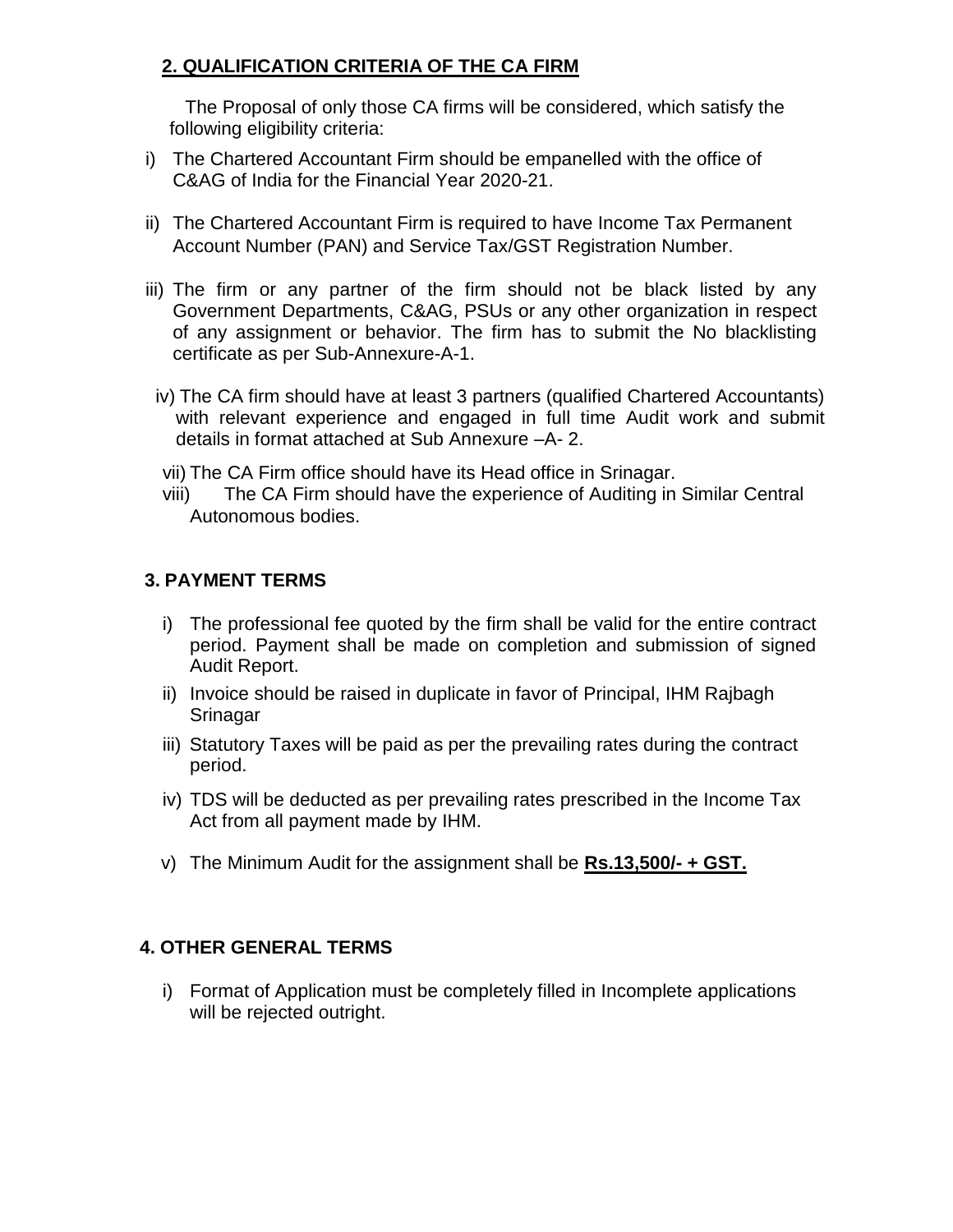- ii) Please ensure that date of establishment of registered office, Branch office, details of all partners into the firm should be invariably indicated in the application.
- iii) All submitted documents should be signed by a Managing Partner with his name and under the seal of the firm.
- iv) Any application received after the stipulated date & time, due to any reason whatsoever, will be rejected outright.
- v) CA Firms are requested to visit IHM Srinagar for further clarification/ query/ exact scope of the work etc, before quoting their rates for statutory audit fee.
- vi) No proposal shall be entertained in joint venture/Consortium.

#### **5. LIST OF DOCUMENTS TO BE SUBMITTED ALONGWITH APPLICATION**

- i) Registration certificate of the firm issued by the Institute of Chartered Accountants of India (ICAI).
- ii) Copy of Membership Card of the Partners issued by ICAI.
- iii) Copy of PAN card of the CA Firm.
- iv) Copy of Service Tax /GST Registration of the Firm.
- v) Copy of empanelment letter of C&AGI for the financial year 2021-22.
- vi) Copies of Balance sheet and Profit & Loss Account of last three years along with Income Tax Return. (2018-19, 2019-20 and 2020-21)
- vii) Non Blacklisting certificate as per Sub-Annexure-A-I.
- 6. Principal Institute of Hotel Management Catering Technology Applied Nutirtion reserves the right to accept or reject any or all the offers received or cancel bidding process prior to award of any contract, without assigning any reason whatsoever.
- 7. Selection of firm will be done only after detailed scrutiny of the credentials of the firm.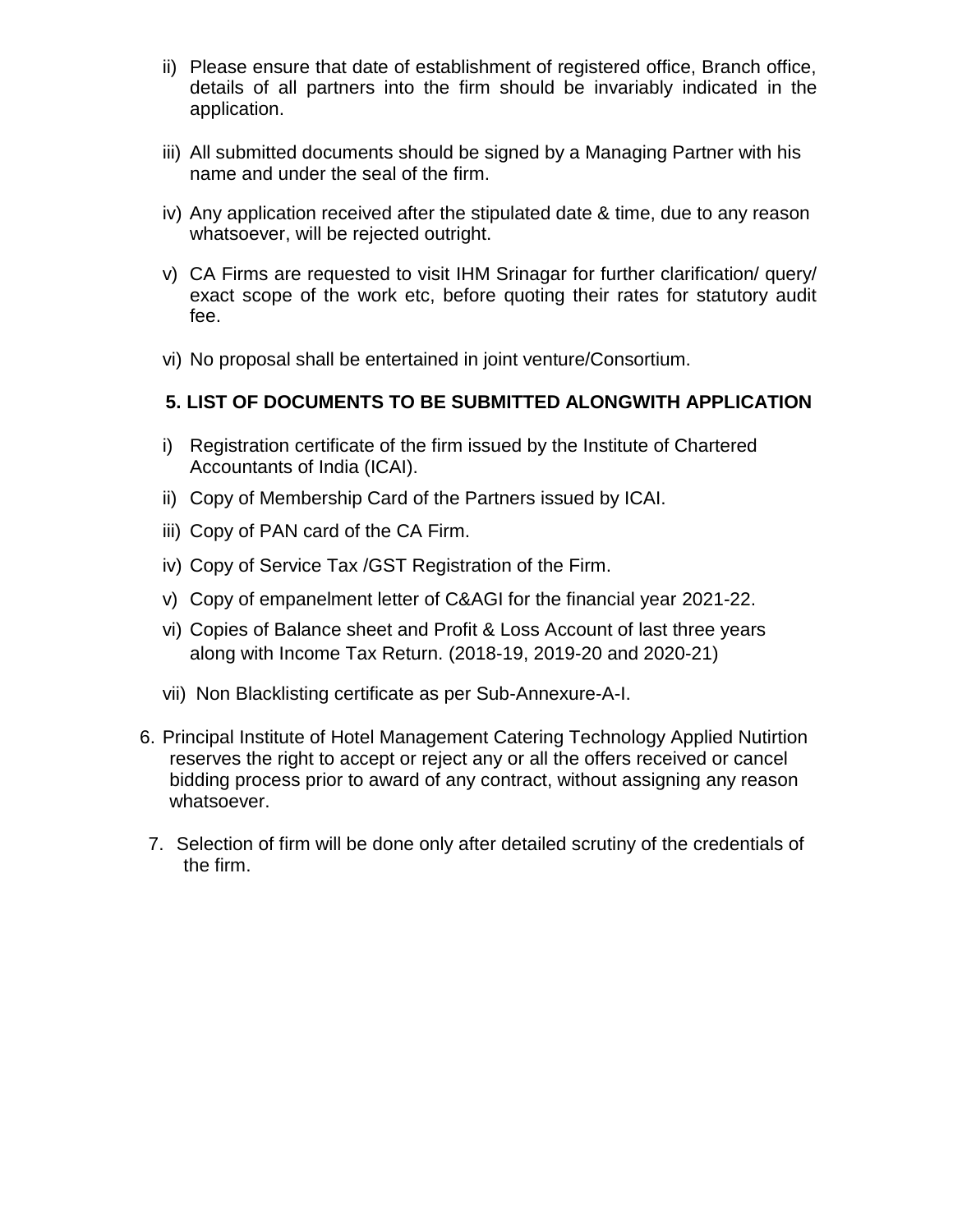### **Self – Declaration – No Blacklisting**

### **(On the letter head of the Firm)**

To,

The Principal Institute of Hotel Management Catering Technology & Applied Nutrition Raj Bagh Srinagar.

In response to the Request For Proposal (RFP) for selecting Statutory Auditors for IHM Srinagar for the financial year 2021-22, I/ We hereby declare that presently our Chartered Accountant (CA) firm \_\_\_\_\_\_\_\_\_\_\_\_is having unblemished record and is not declared ineligible for corrupt & fraudulent practices either indefinitely or for a particular period of time by any State / Central Government / PSU / Autonomous Body.

We further declare that presently our CA firm \_\_\_\_\_\_\_\_\_\_\_\_\_\_\_\_\_\_\_\_is not blacklisted and not declared ineligible for reasons other than corrupt & fraudulent practices by any State / Central Government / PSU / Autonomous Body on the date of Bid Submission.

If this declaration is found to be incorrect then without prejudice to any other action that may be taken, my / our security may be forfeited in full and the tender if any to the extent accepted may be cancelled.

Thanking you,

Yours faithfully,

Signatures \_\_\_\_\_\_\_\_\_\_\_\_\_\_\_\_\_\_\_\_\_\_\_

Name \_\_\_\_\_\_\_\_\_\_\_\_\_\_\_\_\_\_\_\_\_\_\_\_\_

Seal of the CA Firm **EXAMPLE** 

Place\_\_\_\_\_\_\_\_\_\_\_\_\_\_\_\_\_\_\_\_\_\_

Date\_\_\_\_\_\_\_\_\_\_\_\_\_\_\_\_\_\_\_\_\_\_\_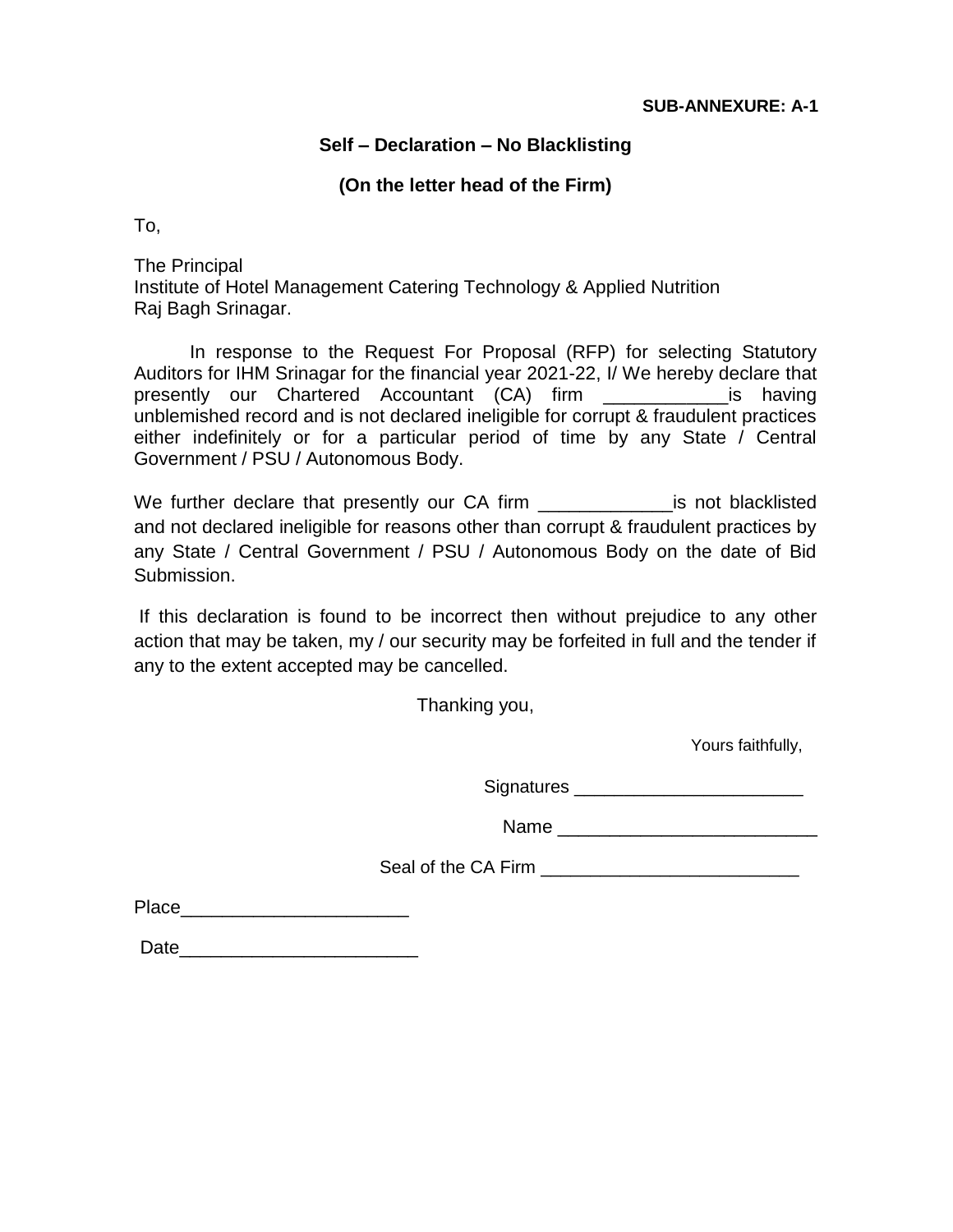#### **SUB-ANNEXURE: A-2**

#### **Details of CA Firm's professional income (Gross professional Fees received/earned)**

#### **(Rupees in lakhs)**

| <b>Particulars</b>                       | <b>Financial Year</b><br>2018-19 | <b>Financial Year</b><br>2019-20 | <b>Financial Year</b><br>2020-21 |
|------------------------------------------|----------------------------------|----------------------------------|----------------------------------|
| <b>Gross Professional</b><br>fees Earned |                                  |                                  |                                  |
|                                          |                                  |                                  |                                  |

Furnish the copy of the Profit & Loss Account and Balance Sheet as documentary evidence in support of the information provided above.

Date: OFFICE SEAL Signature: Name: Designation: